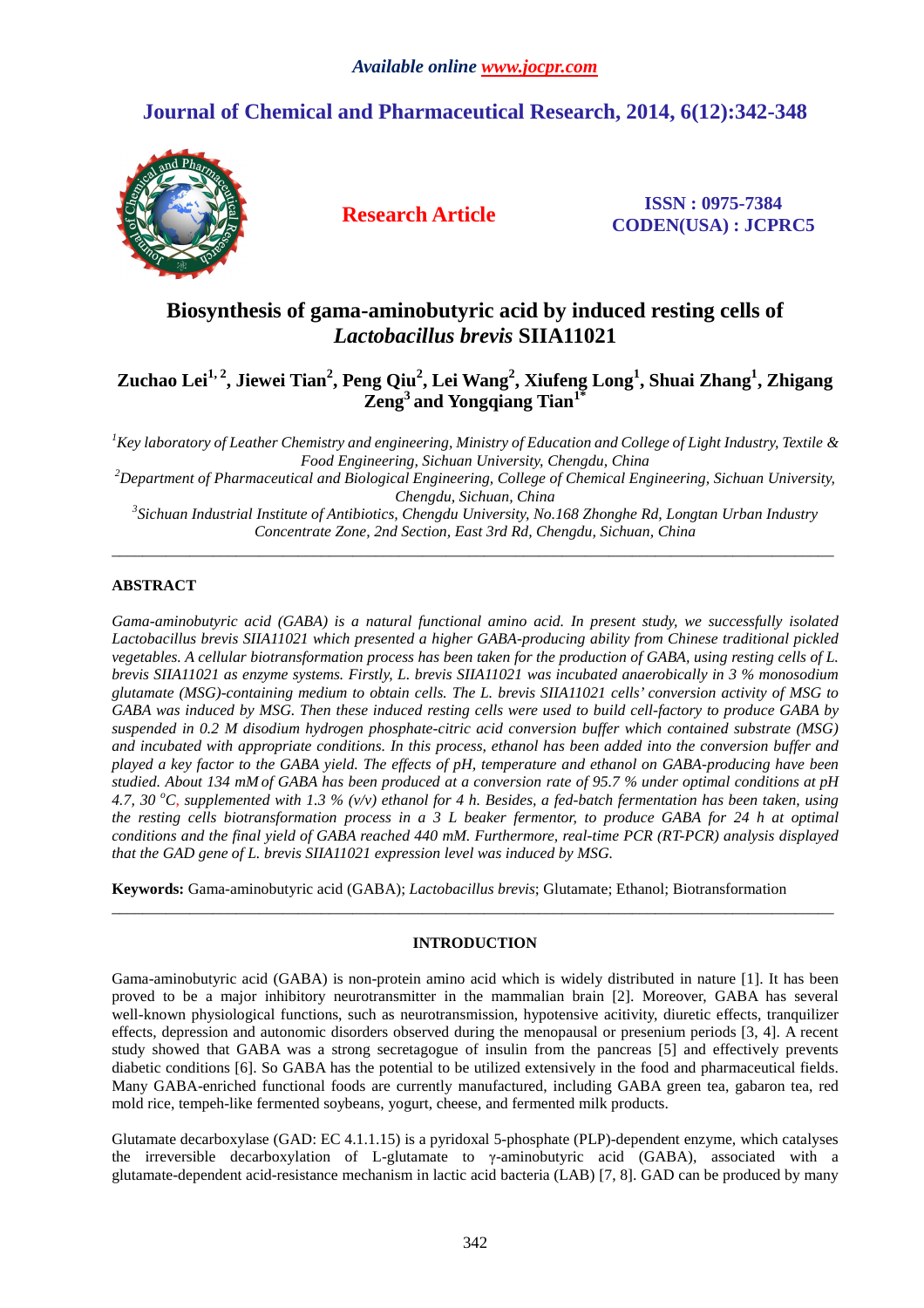microorganisms, such as LAB, fungi and yeasts. GAD of *Lactobacillus brevis* IFO 12005 has been purified and characterized [9], and a more detailed genetic study on this GAD has recently been performed [10].

*\_\_\_\_\_\_\_\_\_\_\_\_\_\_\_\_\_\_\_\_\_\_\_\_\_\_\_\_\_\_\_\_\_\_\_\_\_\_\_\_\_\_\_\_\_\_\_\_\_\_\_\_\_\_\_\_\_\_\_\_\_\_\_\_\_\_\_\_\_\_\_\_\_\_\_\_\_\_*

Among the various methods to GABA-producing, the biosynthetic approach appears to be promising due to the simple reaction procedure, high catalytic efficiency, mild reaction conditions and environmental compatibility [11]. Lactic acid bacteria (LAB) are an important group of gram-positive bacteria and frequently exist in fermented food, vegetables and in the intestines of human and animals. Because LAB possess special physiological activities and are generally regarded as safe, many studies have focused on the GABA production by LAB. Several GABA-producing LAB species have been reported, including *L. brevis* [10, 12, 13], *L. lactis* and *L. delbrueckii* [14], *L. paracasei* [14, 15], *L. delbrueckii* subsp. bulgaricus [14, 16] and *L. plantarum* [14] in recent decades.

In the current study, we successfully isolated *L. brevis* SIIA11021 which exhibit a higher GABA-producing ability from Chinese traditional pickled vegetables. A cellular biotransformation process has been taken, using induced resting cells of *L. brevis* SIIA11021, for the production of GABA. Real-time PCR method has been used to analysis the expression quantity of GAD gene of *L. brevis* SIIA11021 cells which induced by various concentrations of MSG when it was cultivated in MRS broth. It can prove that the *L. brevis* SIIA11021 cells' conversion activity of MSG to GABA was induced by the initial MSG. Cell growth and cell conversion activity have also been study at the same time to seek the optimal quantity of induction substrate of MSG. Ethanol can enhance the permeabilization of cells, which add the mass transfers between cells and environment. It has been used in the resting cells bioconversion process and played as a key role for GABA production. Then a fed-batch fermentation was taken to produce GABA at optimal conditions, using the resting cells biotransformation process.

#### **EXPERIMENTAL SECTION**

### **Strain, medium and identification of isolated strain**

To obtain GABA-producing LAB, 15 pickled vegetable samples were employed. About 1 mL samples were inoculated into 250 mL flasks containing 100 mL MRS broth supplemented with 2 % MSG at 30  $^{\circ}$ C for 24 h without shaking. One milliliter aliquots of  $10<sup>7</sup>$ -fold diluted enrichment culture were taken and spread onto MRS plates which supplemented with 2 % (w/v) CaCO<sub>3</sub>. Calcium carbonate was used as an indicator for acid-producing strains since it dissolved when interacting with acid then a clear zone is observed [17]. LAB could easily be identified by clear and transparent circle formation because LAB produces lactic acid. MRS broth was used as seed medium. The medium of strains cultivation was composed of  $(g/L)$ : glucose 20; yeast extract powder 20; soya peptone 5; beef extract 5; sodium acetate 5; K<sub>2</sub>HPO<sub>4</sub> 2; ammonium citrate 1; Tween 80 1; MgSO<sub>4</sub> 0.2; MnSO<sub>4</sub> 0.05; monosodium glutamate 20 and pH 6.0. Morphological observations and a Gram staining test were performed on the isolated strain with the best GABA production ability. The morphology of the strain was observed under oil immersion  $(\times1,000,$ magnification) at light microscope level (Olympus CX21BIM-SET6, Japan). A 16s rDNA gene fragment was amplified using a pair of primer as the forward primers: 5′- AGAGTTTGATCCTGGCTCA -3′ and the reverse primer: 5'- GGTTACCTTGTTACGACTT -3' by PCR and then sequenced for phylogenetic analyses.

## **Strains cultivation and** *L. brevis* **SIIA 11021 resting cells preparation**

*L. brevis* SIIA11021 was cultured in the seed medium at 30  $^{\circ}$ C and pH 6.0 for 12 h statically. Then 2 % (v/v) of seed culture was incubated in the cultivation medium which contain 3% of cell activity induction substance (MSG) at same conditions of seed culture for 24 h. *L. brevis* SIIA11021 cells were harvested by centrifugation at 8,000×g for 20 min at  $4^{\circ}$ C, washed three times, using 0.2 M disodium hydrogen phosphate-citric acid buffer (pH 4.5).

## **GABA biotransformation by resting cells of** *L. brevis* **SIIA11021**

The prepared resting cells were incubated 2.5 h at different temperature in 0.2 M disodium hydrogen phosphate-citric acid buffer containing 2% MSG at the pH 4.5 to observe the production of GABA as a function of temperature. To seek optimal conditions of pH and ethanol for enhancing GABA production, single-factor experiments has been employed respectively and a further optimization has been taken to determine the optimal conditions of the two key factors. Various concentrations of MSG-containing buffer were used to incubate *L. brevis* SIIA11021 resting cells at optimal conditions for 2.5 h to research the optimal MSG concentration for this biotransformation process. Then at optimal conditions with the optimal MSG concentration in the conversion buffer, the prepared resting cells were incubated up to 4 h and 1 mL of sample was withdrawn at each 0.5 h. Then these resting cells were incubated another four times at the same condition continually, 3 h at each time to study the conversion ability of *L. brevis* SIIA11021 resting cells by repeatedly used. A 3 L beaker with 1L buffer has been used, after above steps finished, for the fed-batch fermentation to produce GABA and 100 g MSG has been added averagely in five times for 24 h incubation. Biomass of each experiment was 2.0 of optical density at 600 nm. The conversion rate of MSG to GABA was calculated as follows: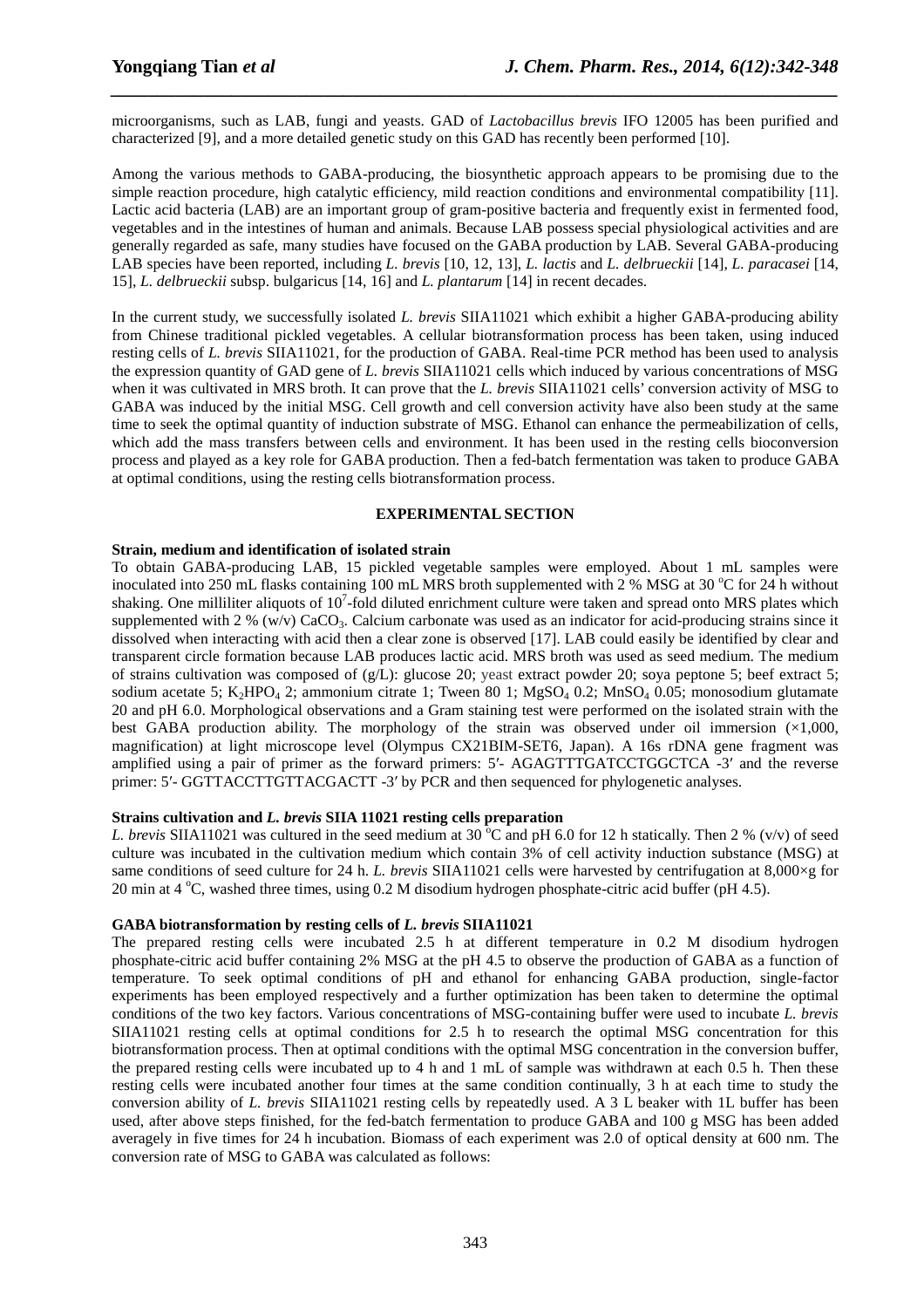Conversion rate  $=$   $\frac{\text{Final GABA concentration (mM)}}{\text{Initial MSG conservation (mM)}}$  100%. Initial MSG concentration (mM)

#### **RT-PCR for GAD gene mRNA expression quantity**

To amplify the glutamate decarboxylase-encoding Gene, we used a pair of degenerate primer as the forward primers: 5′-CGGGATCCATGGCWATGTTRTAYGGWAAA-3′ and the reverse primer: 5′-GGGAATTCTTAGTGHGTGAAYCCGTATTT-3′ [18]. The glutamate decarboxylase encoding gene was amplified using PCR and sequenced by Sangon Biotech (Shanghai) Co. Ltd. Then the homology search was performed with the BLAST algorithm utilizing the database at NCBI. *L. brevis* SIIA11021 was cultured in cell growth medium with different concentrations of MSG for 24 h and 1 mL samples were withdrawn to do real time PCR (RT-PCR) to detect the mRNA expression quantity of glutamate decarboxylase-encoding gene by Sangon Biotech (Shanghai) Co. Ltd. The gene of 16s rRNA was used as control.

*\_\_\_\_\_\_\_\_\_\_\_\_\_\_\_\_\_\_\_\_\_\_\_\_\_\_\_\_\_\_\_\_\_\_\_\_\_\_\_\_\_\_\_\_\_\_\_\_\_\_\_\_\_\_\_\_\_\_\_\_\_\_\_\_\_\_\_\_\_\_\_\_\_\_\_\_\_\_*

#### **Analytical methods**

Biomass was determined by measurements of optical density at 600 nm (Mapada UV1100, China). Pre-staining paper chromatography method [19] and automatic amino acid analyzer (membrapure A300, Germany) have been used for GABA determination. Sample preparation was centrifuged at  $12000\times g$  for 5 min at 4 °C and cell-free supernatant was withdrawn for GABA determination.

#### **RESULTS AND DISCUSSION**

#### **Screening and identification of isolated strains**

It was found that 20 isolates exhibited clear zones and growth on MRS agar supplemented with CaCO<sub>3</sub>. Three isolates showed GABA production from the pre-staining paper chromatography results and were confirmed as GABA producers using the automatic amino acid analyzer. The strain of SIIA11021 exhibited the highest GABA-producing ability. It was preliminarily identified by morphological observation. The gram staining result showed gram-positive of SIIA11021 and appeared as a type of brief-rods under a microscope. The colony morphology of SIIA11021 showed white, translucence and edge roughness. Phylogenetic analysis of 16s rDNA sequences indicated that SIIA11021 are closely related to the species in the *L. brevis* and showed 99.8 % similarity with *L. brevis* ATCC 14687(T). Overall, the results showed that SIIA11021 belong *L. brevis*. It was named as *L. brevis* SIIA11021 and was deposited at Microbial Resource Center of Sichuan Industrial Institute of Antibiotics.



#### **Optimization of pH and Ethanol on the GABA production of** *L. brevis* **SIIA11021 resting cells**

**Fig. 1 Effect of pH on the GABA production by** *L. brevis* **SIIA11021 resting cells. The GABA concentration (slash filled bar) were monitored at various pH in 250 mL flasks containing 100 mL conversion buffer which containing 2 g MSG at 30 <sup>o</sup>C for 2.5 h of incubation without shaking** 

**Fig. 2 Effect of ethanol on the GABA production by** *L. brevis* **SIIA11021 resting cells. The GABA concentration (slash filled bar) were monitored with different concentration of ethanol in 250 mL flasks containing 100 mL conversion buffer which containing 2 g MSG at 30 <sup>o</sup>C and pH 5 for 2.5 h of incubation without shaking** 

The result of single-factor experiment of pH, as shown in Fig.1, GABA concentration increased with increase of pH from 3.0 to 5.0 for 2.5 h cultivation at 30  $^{\circ}$ C in 2 % MSG-containing buffer. When the pH was above 5.0, the GABA concentration dropped significantly. PH was set as 5.0 in the single-factor experiment of ethanol. As shown in Fig.2, when the bioconversion buffer contained 1 %  $(v/v)$  ethanol, the yield of GABA is almost twice as much as when the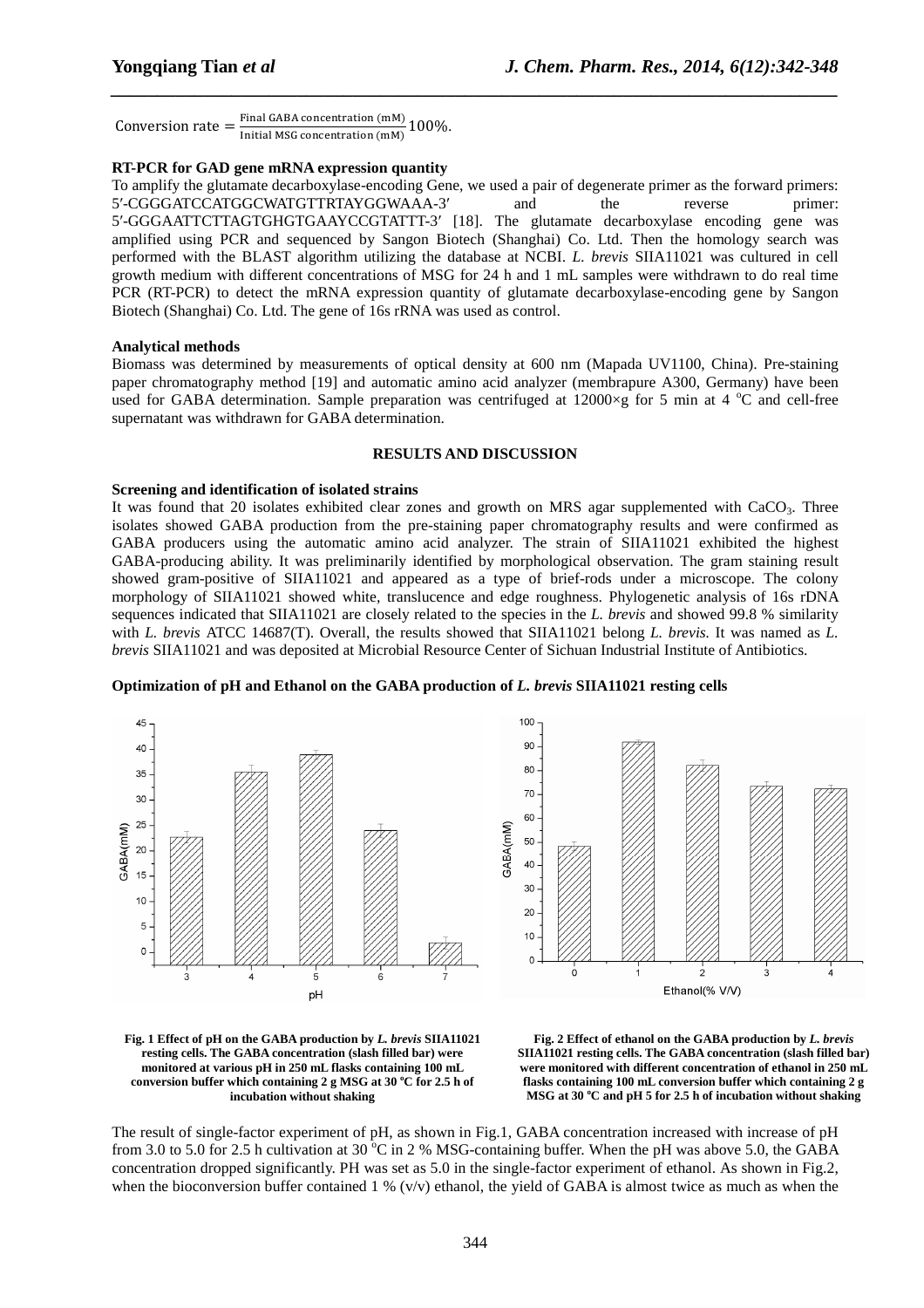buffer didn't have ethanol. However, the GABA concentration tended to decrease when the ethanol containing above 1%. In further optimizing, using response surface methodology, the maximum production of GABA was obtained when the buffer contained 1.3 %  $(v/v)$  ethanol at pH 4.7.

*\_\_\_\_\_\_\_\_\_\_\_\_\_\_\_\_\_\_\_\_\_\_\_\_\_\_\_\_\_\_\_\_\_\_\_\_\_\_\_\_\_\_\_\_\_\_\_\_\_\_\_\_\_\_\_\_\_\_\_\_\_\_\_\_\_\_\_\_\_\_\_\_\_\_\_\_\_\_*

#### **Effect of temperature on the GABA production of** *L. brevis* **SIIA11021 resting cells**

The effect of temperature on the GABA yield of *L. brevis* SIIA11021 resting cells was investigated. The optimum growth temperature of *L. brevis* SIIA11021 was 30 °C, coinciding with the optimum temperature of purified GAD (EC 4.1.1.15) in *L. brevis* [9, 11, 20-21], as shown in Fig.3. Thus, a temperature of 30  $^{\circ}$ C was chosen for optimal batch cultivations for GABA production by *L. brevis* SIIA11021.



**Fig. 3 Effect of temperature on the GABA production by** *L. brevis* **SIIA11021 resting cells. The GABA concentration (slash filled bar) were monitored at various temperature in 250 mL flasks containing 100 mL conversion buffer which contained 2 g MSG at 30 <sup>o</sup>C for 2.5 h of incubation without shaking** 



**Fig. 4 GABA production of** *L. brevis* **SIIA11021 resting cells with different concentration of MSG and the conversion rate of MSG. The GABA concentration (slash filled bar) and bioconversion rate (filled diamond) was monitored at various concentration of MSG in 250 mL flasks containing 100 mL conversion buffer with 1.3 %(v/v) of ethanol at 30 <sup>o</sup>C, pH 4.7 for 2.5 h of incubation without shaking** 

#### **The effect of substrate concentration on the GABA production of** *L. brevis* **SIIA11021 resting cells**

The effect of initial MSG concentration on GABA production and the rate of bioconversion by *L. brevis* SIIA11021 resting cells at an optimal level of biotransformation condition were shown in Fig.4. The yield of GABA by resting cell transformation gradually increased with increasing MSG concentration at the range of substrate concentration [(40 to 140) mM] over 2.5 h of biotransformation and almost constant when the substrate concentration increased to over 140 mM, however, the conversion rate decreased significantly.

#### **Time-dependent changes in GABA concentration by** *L. brevis* **resting cell**

GABA concentration was a function of bioconversion time in the optimal conditions. The GABA yield was greatly improved with the increase of bioconversion time at the time range of (0 to 2.5) h, as shown in Fig.5. The GABA yield increased slowly at the time range of 2.5 h to 3 h and was almost stable when the time over 3 h.

#### **The effect of repeatedly use** *L. brevis* **SIIA11021 resting cells for biotransformation on the GABA production**

Another four same experiments, like the time-dependent changes in GABA concentration by *L. brevis* resting cells, using the same cells, has been conducted to investigate the effect of GABA production of *L. brevis* SIIA11021 resting cells by repeatedly used. As shown in Fig.6, even these cells were re-used for five times, the GABA yield could be maintained 79.5 mM.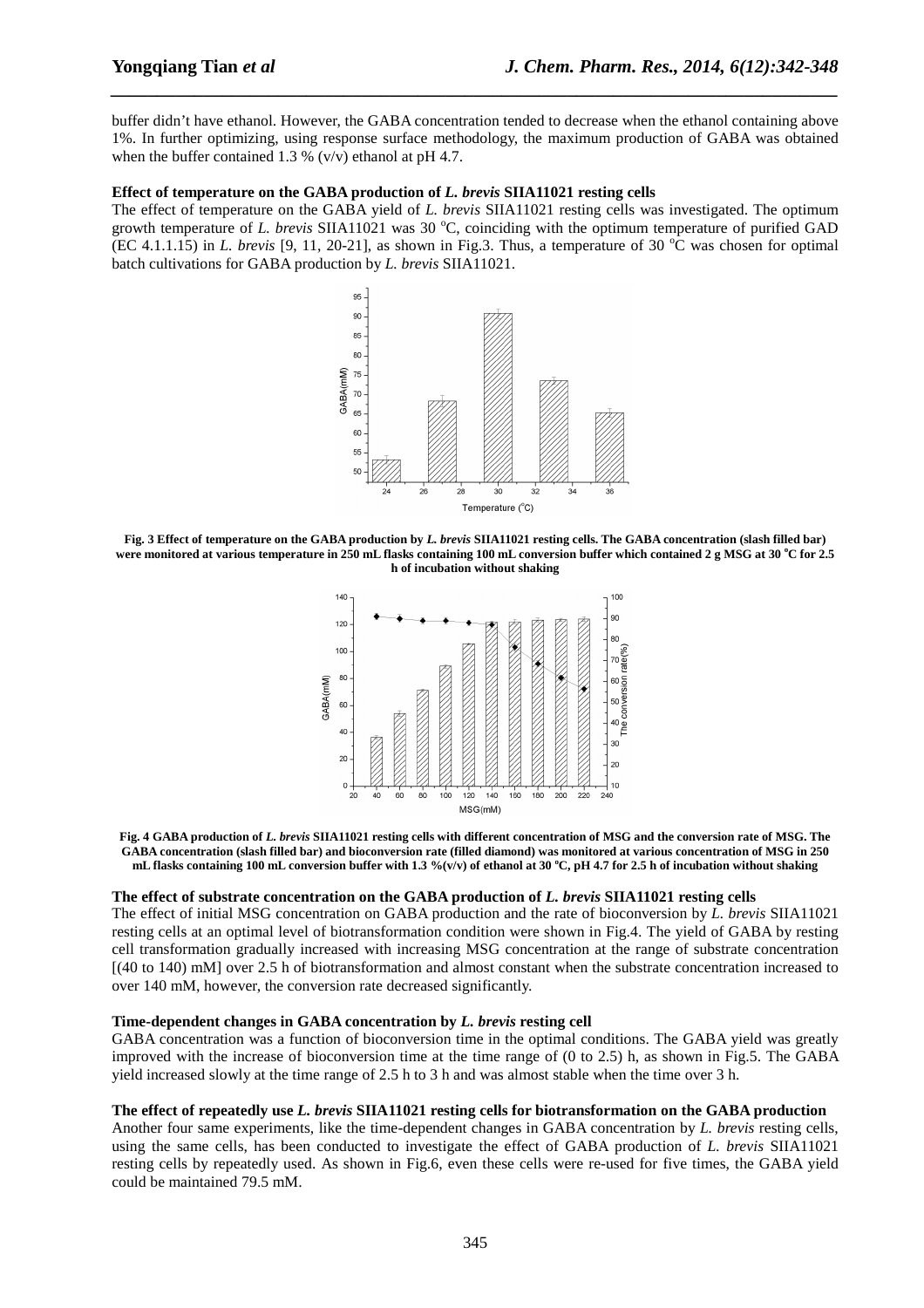

*\_\_\_\_\_\_\_\_\_\_\_\_\_\_\_\_\_\_\_\_\_\_\_\_\_\_\_\_\_\_\_\_\_\_\_\_\_\_\_\_\_\_\_\_\_\_\_\_\_\_\_\_\_\_\_\_\_\_\_\_\_\_\_\_\_\_\_\_\_\_\_\_\_\_\_\_\_\_*

**Fig. 5 Time-dependent changes in GABA concentration and MSG conversion rate by** *L. brevis* **resting cells. Bioconversion process was performed at 30<sup>o</sup>C for 4h in 250 mL flasks containing 100 mL conversion buffer(pH 4.7) with 1.3 %(v/v) of ethanol and 140 mM MSG. The GABA concentration(slash filled bar) and MSG conversion (filled diamond) rate were measured each 0.5 h** 



**Fig. 6 Effect of biotransformation times on the GABA production of L. brevis SIIA11021 resting cells. The resting cells were repeatedly**  incubated for five times at same conditions at 30 °C for 3h in 250 mL flasks containing 100 mL conversion buffer( $\overline{p}H$  4.7) with 1.3 %( $\overline{v}$ /v) **of ethanol and 140 mM MSG. The concentration of GABA (slash filled bar) was monitored respectively** 

**The effect of substrate concentration of MSG on GAD gene expression level in growing cells of** *L. brevis* **SIIA11021** 



**Fig. 7 Effect of substrate concentration of MSG on L. brevis SIIA11021 GAD gene expression level in growing cells and the activity of resting cells for GABA production. The relative expression quantity of GAD gene (filled inverted triangle) and cell growth (filled square) were monitored at various MSG concentrations for 24 h of growth in 500 mL flasks containing 100 mL cultivation medium without shaking at 30 °C. The resting cells were incubated at 30 <sup>o</sup>C for 3h in 250 mL flasks containing 100 mL conversion buffer (pH 4.5) which contained 2 g MSG. The GABA concentration is indicated by filled upright triangle**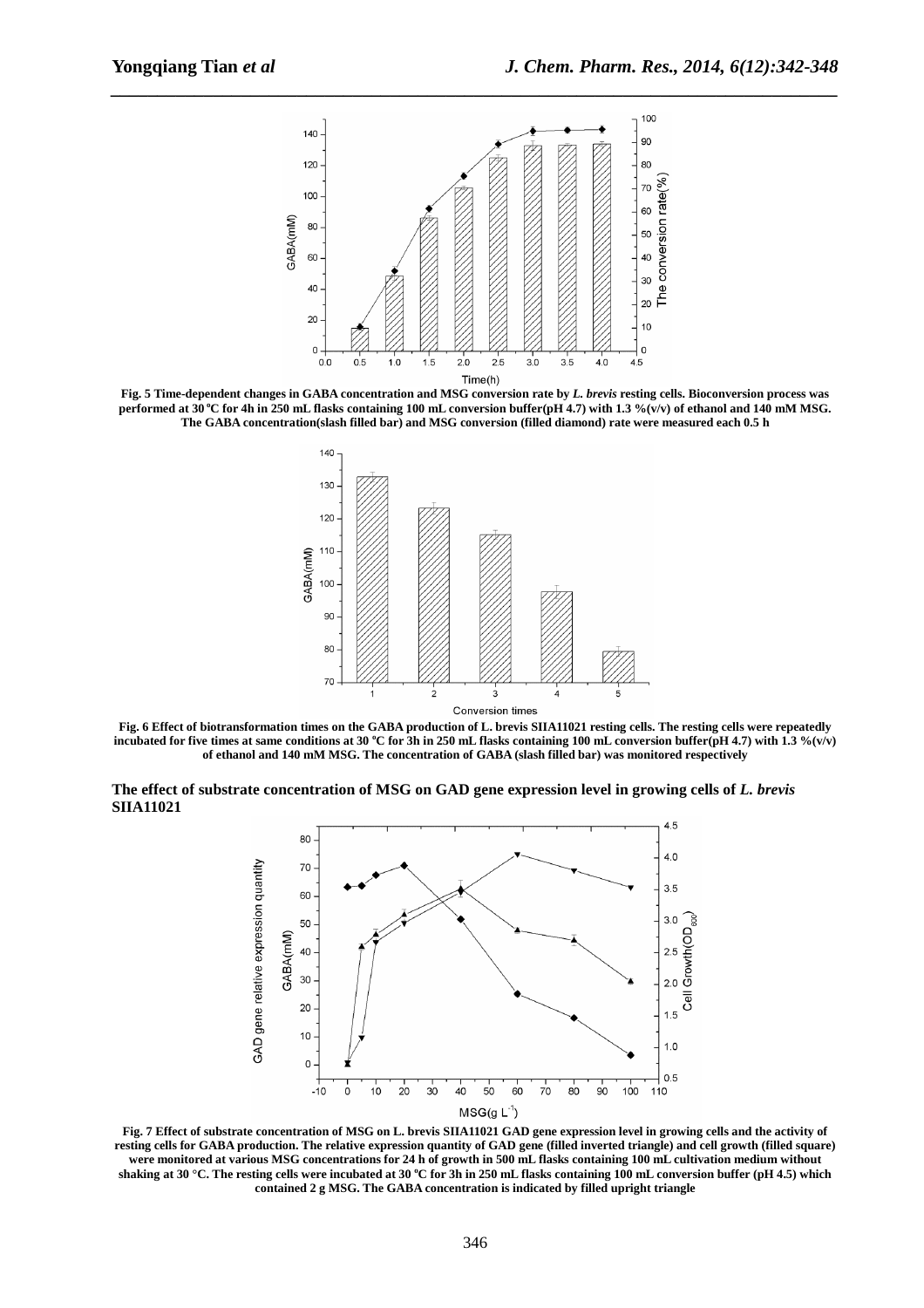Using the degenerate oligonucleotide primers as described above, the partial gad gene of *L. brevis* SIIA11021 was successfully cloned. Then the degenerate oligonucleotide primers was used to determine GAD gene expression level in growing cells of *L. brevis* SIIA11021 which had induced by different concentration of MSG, using RT-PCR. As shown in Fig.7, the relative expression quantity of *L. brevis* SIIA11021 GAD gene gradually increased at the range of substrate concentration $(0 \text{ to } 60)$  g/L] and reached maximum when MSG concentration was 60 g/L. The initial sample without MSG was used as control. At the same time *L. brevis* SIIA11021 cell growth was significantly restrained when the substrate concentration was above 20 g/L. But there was a slightly increased about the cell growth when the substrate concentration was below 20 g/L. The *L. brevis* SIIA11021 resting cell activity of GABA production reached maximum when the substrate concentration was 40 g/L, stepping up when the substrate concentration was below 40 g/L and decreased above 40 g/L. The result showed that the *L. brevis* SIIA11021 resting cell conversion activity didn't absolutely fit up with the Glutamate decarboxylase expression quantity. Overall, 30 g/L of MSG concentration was added in cell growth medium for cell culture.

*\_\_\_\_\_\_\_\_\_\_\_\_\_\_\_\_\_\_\_\_\_\_\_\_\_\_\_\_\_\_\_\_\_\_\_\_\_\_\_\_\_\_\_\_\_\_\_\_\_\_\_\_\_\_\_\_\_\_\_\_\_\_\_\_\_\_\_\_\_\_\_\_\_\_\_\_\_\_*

#### **Fed batch fermentation**

According to the above experiments, the fed batch fermentation has been proceeded using a 3 L beaker fermentor containing 1 L conversion buffer in optimal conditions for 24 h conversion. 100g MSG was added averagely in five times into the buffer. The final yield of GABA was 440 mM with a conversion rate of 82.3 %.

In present study, a lactic acid bacterium was successfully isolated that produced gamma-aminobutyric acid (GABA) from monosodium L-glutamate (L-MSG) at a hyper conversion rate. The 16s rDNA sequences analysis showed 99.8 % similarity with *L. brevis* ATCC 14687(T). Several LABs have been reported to show GABA-producing ability and *L. brevis* produced the highest amount of GABA (345.83 mM) [9, 22]. Most GABA-producing strains were isolated from traditional fermented foods such as kimchi [23, 24], cheese [14, 25], and paocai, etc [26]. It is clear that traditional fermented food stuffs are important isolation sources for screening GABA-producing LAB. Although many GABA-producing LAB strains have been isolated and identified, further isolation and characterization research is needed because LAB was classified as "food-grad" organisms [27], screening various types of GABA-producing LAB is important for the food industry [15].

Formerly, resting cells bioconversion was never used as a major way for GABA-producing. Normally, it was just proceeded as a recycle of growing cells fermentation. In current study, we used *L. brevis* SIIA11021 resting cells for GABA-producing. Although, there was study showing that, compared with growing cell bioconversion, resting cells resulted in both a lower yield and conversion rate in GABA production [21]. But in this study, besides shortened reaction times, non-sterile reaction conditions, convenient product separation, and fewer requirements for equipment and energy, resting cells biotransformation also has a hyper conversion rate and high GABA yield. Absolutely, resting cells biotransformation can be used as a new major way to produce GABA when the optimal conversion conditions have been controlled. Cell density controlled in resting cells biotransformation could supply a more stabilized conversion process. Because the optimal cell growth conditions do not fit the optimal GABA-synthesis conditions, a two-stage pH and temperature control strategy has been designed in growth cell biotransformation for GABA-producing [21]. However, when the bioconversion used resting cells, the conditions control has become simpler. To compare with immobilized cells, resting cells could also be re-used. But we didn't need more extra materials for immobilization and could avoid extra impurity in the production. To enhance the GABA production, several culture conditions have been optimized, such as pH and temperature which were considered as the common important factors for GABA production [28]. To the final optimize, pH of 4.7 and temperature of 30  $^{\circ}$ C were chosen to be the two optimal culture conditions, which is almost in agreement with the findings in a previous study that utilized purified GAD from *L. brevis* TCCC13007 [23].

Ethanol is an ideal solvent about chemical permeabilization of cells, via destroying the structural and functional integrity of cytoplasmic membrane of cells [27]. It has been used successfully for permeabilizing yeast and LAB [27, 29, 30]. Because the structural and functional integrity of cytoplasmic membrane has been destroyed, the influx and efflux of small solutes became more easy, which may benefit to the biocatalytically process. George's study has showed that permeabilization of LAB cells could enhance β-galactosidase activity markedly [27]. In current study, the bioconversion buffer with different concentrations of ethanol has been used for GABA-producing. We find that the yield of GABA up to 2-fold to the initial yield when added  $1\%$  (v/v) ethanol in the buffer. Increasing the addition of ethanol to 4 %, the result showed that the GABA yield decreased but still more than the initial yield. After further optimized,  $1.32\%$  (v/v) of ethanol has been taken in the further fermentation.

The study of biotransformation by *L. brevis*TCCC13007 resting cells proposed a simplified Michaelis-Menten model [21]. In current study, when the substrate concentration below 140 mM, the bioconversion of GABA-producing by *L. brevis* SIIA11021 resting cells fit first order reaction. However, the GABA yield was almost constant, which the conversion process fit zero order reaction, when the substrate concentration over 140 mM. With